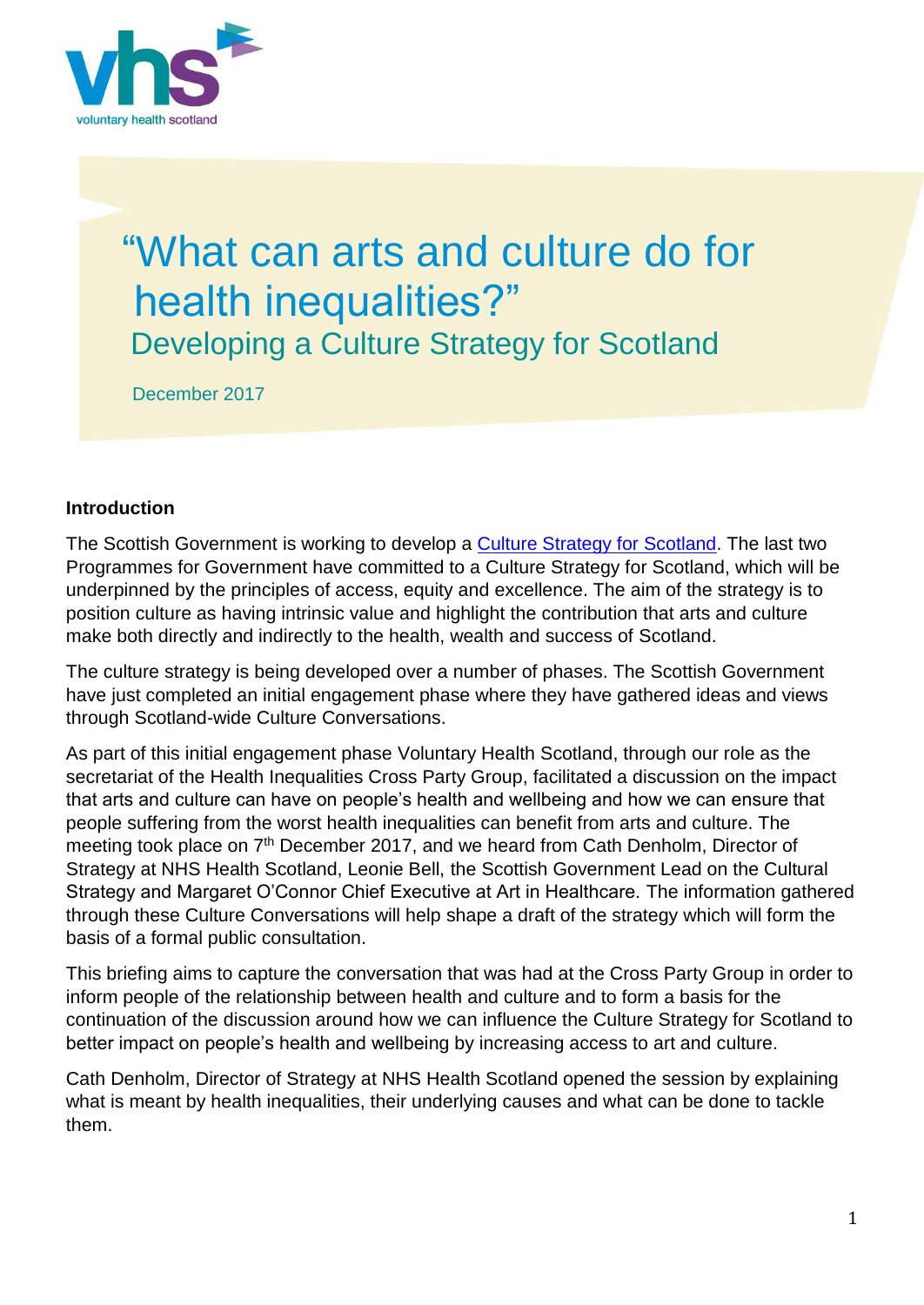

## **What are Health Inequalities? – Cath Denholm**

[Health Inequalities](http://www.healthscotland.scot/publications/health-inequalities-what-are-they-and-how-do-we-reduce-them) are unfair, unavoidable differences in people's health across social groups and between different population groups.

The fundamental causes of health inequalities are not down to individual behaviour but are largely determined by your environment – the availability and quality of housing, work and education, etc. This in turn is affected by political, social and fiscal decisions made around how power, income and wealth are distributed.

Health inequalities have no place in an open, outward looking nation, such as Scotland. The more that this is seen as an issue that crosses all sectors and the more we join up interventions across sectors the better.

Leonie Bell, who has been seconded into the Scottish Government from Creative Scotland in order to develop a Culture Strategy for Scotland continued the discussion. She defined the contribution that arts and culture can make to our health and wellbeing and how the strategy can help develop a long term relationship between health and culture.

## **A Culture Strategy for Scotland – Leonie Bell**

The Culture Strategy for Scotland aims to position culture as having intrinsic value and contributing both directly and indirectly to health, wealth and success of our nation.

Culture and creativity have an important role in the development of society and have value in relation to health as they can help us think about prevention in the long term. From the perspective of Realistic Medicine all national strategies should consider health as a policy priority. Realistic Medicine states that as a society we are over medicating, that other avenues need to be explored and that there is evidence that arts and culture can contribute to this.

The cultural and creative sectors are a massive asset and significant resource for society that contribute to our physical, mental and community health and well-being. This contribution can be significantly strengthened by better inter and cross sector partnerships that plan for the long term.

Many of the conversations around the development of the Culture Strategy have been centred on culture as both a human and community right, where every citizen has a right to participate in culture. Evidence shows that there are inequalities in engagement with culture. Those from lower socio-economic groups, living in poverty and in areas needing regeneration or people living with long-term physical or mental health conditions, and those who do not have University degrees are not engaging in culture as we currently measure it.

This needs to be the start of a long term strategic relationship between culture and health. We should see culture and creativity not as add-ons for a few but as a vital way that we can all have positive experiences no matter who we are or where we are from, and as individuals. This way we will be contributing to a society that places values like dignity, kindness, creativity and fairness at its heart, and that is something we can all be optimistic about.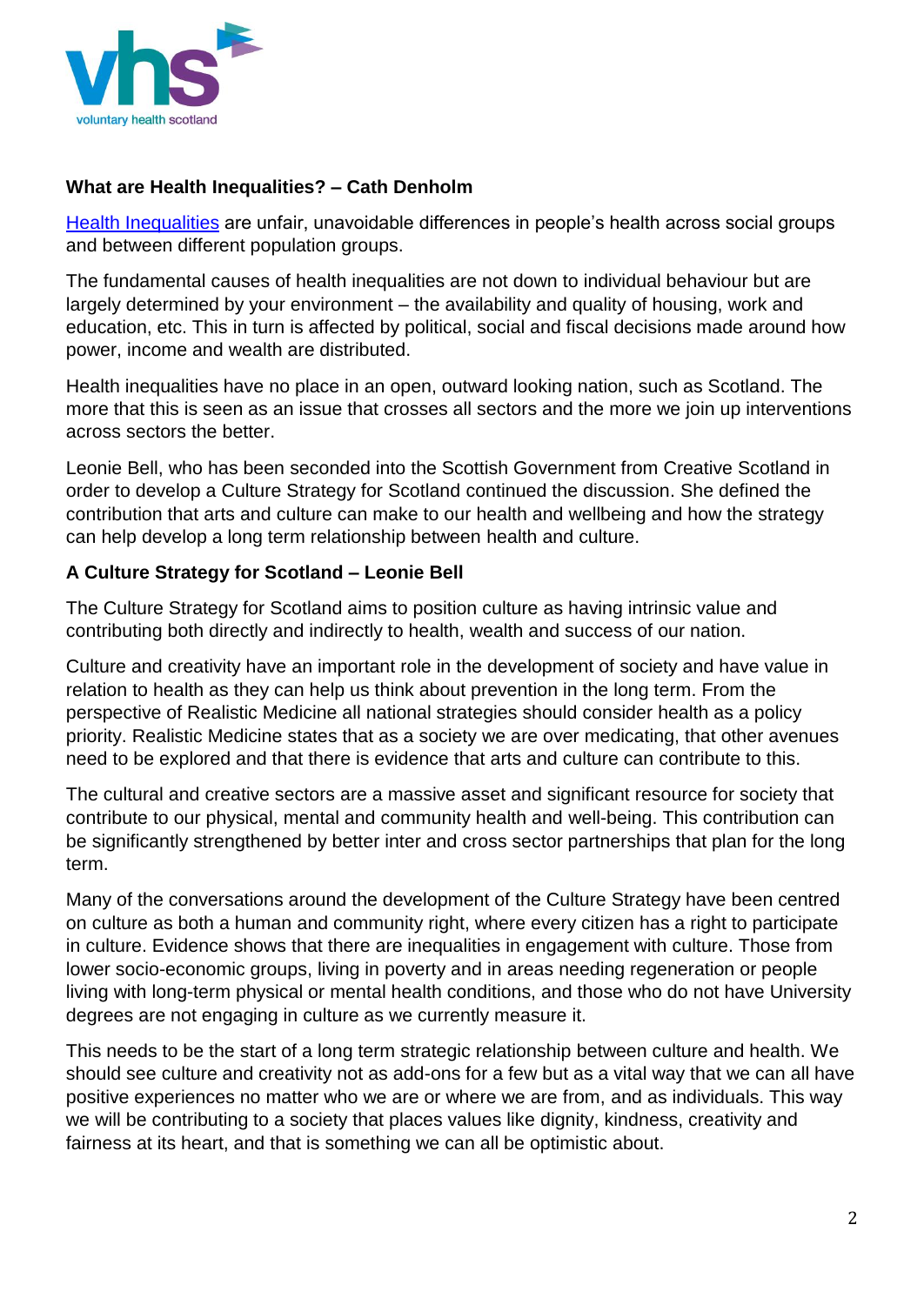

The Cross Party Group then heard from Margaret O'Connor of Art in Healthcare who spoke about the relationship between art and health and initiatives such as social prescribing which can help develop links between culture and other sectors.

## **The relationship between art and health – Margaret O'Connor**

There are a number of specific health benefits of engaging with the arts. Some of these include: reduced stress levels, supporting recovery, encouraging social interaction and reducing loneliness and social isolation, as well as fostering improved doctor/patient relationships.

Art in Healthcare's own research shows that around 50% of the patients that they have surveyed at hospital sites say they have never visited an art gallery. When hospital admission data is mapped to data zones, it is clear that people from the most deprived areas of Scotland are disproportionately represented amongst the users of hospital services. So it becomes possible to reach people with contemporary art who may not otherwise be engaging.

There need to be more stepping stones to help people engage with arts and culture. We need to increase the accessibility of arts and culture to help people engage – even free places like museums need to support people to increase engagement.

Social prescribing is a model that can achieve significant health benefits, sometimes where other support and intervention has not been able to achieve success. The Scottish Government has made a commitment to social prescribing and is recruiting 250 community link workers to work in general practice over the next few years to mitigate the impact of the social determinants of health for people that live in areas of high socio-economic deprivation. Many third sector organisations, particularly community health organisations, work in this way already; prescribing art, gardening, exercise, cookery classes etc. It is just one model for using art to address health inequalities and there is a growing evidence base demonstrating its success in Scotland and other parts of the UK.

For Art in Healthcare and other providers there are often difficulties sustaining the funding required to support this work.

Art in Healthcare would like to commend the recent All-Party UK Parliamentary Group on Arts, Health and Wellbeing report, ['Creative Health'](http://www.artshealthandwellbeing.org.uk/appg-inquiry/) which looks at the role of the arts in relation to health and wellbeing. The section on health inequality concludes:

"*Engagement with the arts can play a role in mitigating health inequalities. Evidence has shown that engagement with the arts can influence maternal nutrition, perinatal mental health and childhood development; shape educational and employment opportunities and tackle chronic distress; enable self-expression and empowerment and help to overcome social isolation; and prevent illness and infirmity from developing or worsening.*"

### **Key themes from discussion**

- Recognition of arts and culture as a means to health improvement, in the Culture **Strategy**
- Improving the accessibility of arts and culture across harder to reach demographics
- Increasing cultural consumption